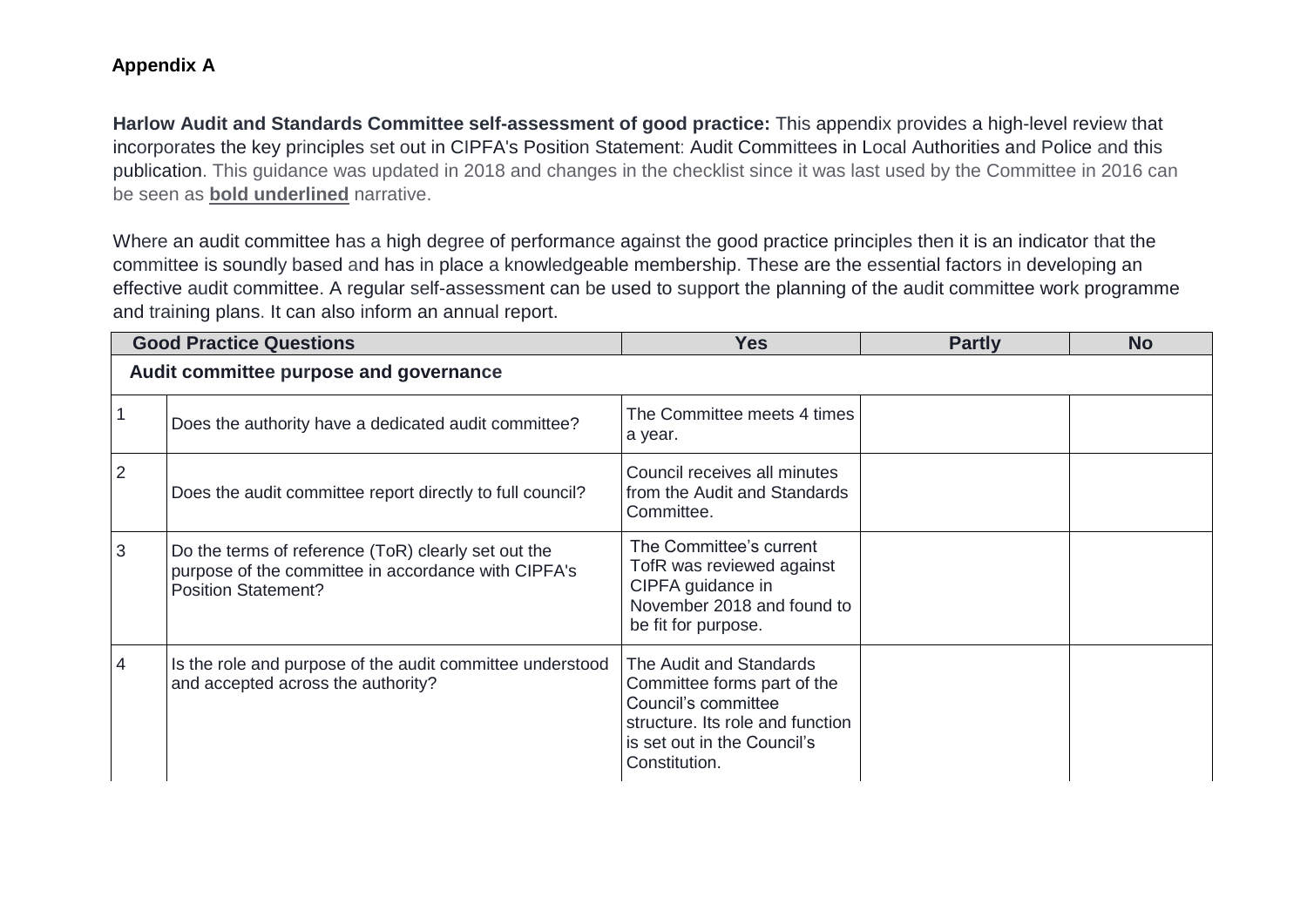| <b>Good Practice Questions</b> |                                                                                                                                                                                                                                                                                                                      | <b>Yes</b>                                                                                                                                                                                                                                                                                                         | <b>Partly</b> | <b>No</b> |  |  |
|--------------------------------|----------------------------------------------------------------------------------------------------------------------------------------------------------------------------------------------------------------------------------------------------------------------------------------------------------------------|--------------------------------------------------------------------------------------------------------------------------------------------------------------------------------------------------------------------------------------------------------------------------------------------------------------------|---------------|-----------|--|--|
| 5                              | Does the audit committee provide support to the authority<br>in meeting the requirements of good governance?                                                                                                                                                                                                         | Through its Terms of<br>Reference, reports it<br>receives, member training,<br>review and challenge of the<br><b>Annual Governance</b><br>Statement (AGS), annual<br>accounts, representation by<br>members and officers.                                                                                          |               |           |  |  |
| 6                              | Are the arrangements to hold the committee to account<br>for its performance operating satisfactorily?                                                                                                                                                                                                               | There are arrangements for<br>holding the Committee to<br>account through its reporting<br>to Council (including annual<br>report and effectiveness).<br>For a more independent<br>view consider the role of the<br>Scrutiny Committee in<br>assessing the performance<br>of the Audit and Standards<br>Committee. |               |           |  |  |
|                                | <b>Functions of the committee</b>                                                                                                                                                                                                                                                                                    |                                                                                                                                                                                                                                                                                                                    |               |           |  |  |
| 7                              | Do the committee's terms of reference explicitly address<br>all the core areas identified in CIPFA's Position<br>Statement:<br>good governance<br>$\bullet$<br>assurance framework including partnerships and<br>collaboration arrangements<br>Internal and external audit<br>financial reporting<br>risk management | These are covered in the<br>Committee's ToR and review<br>of the Annual Governance<br>Statement.                                                                                                                                                                                                                   |               |           |  |  |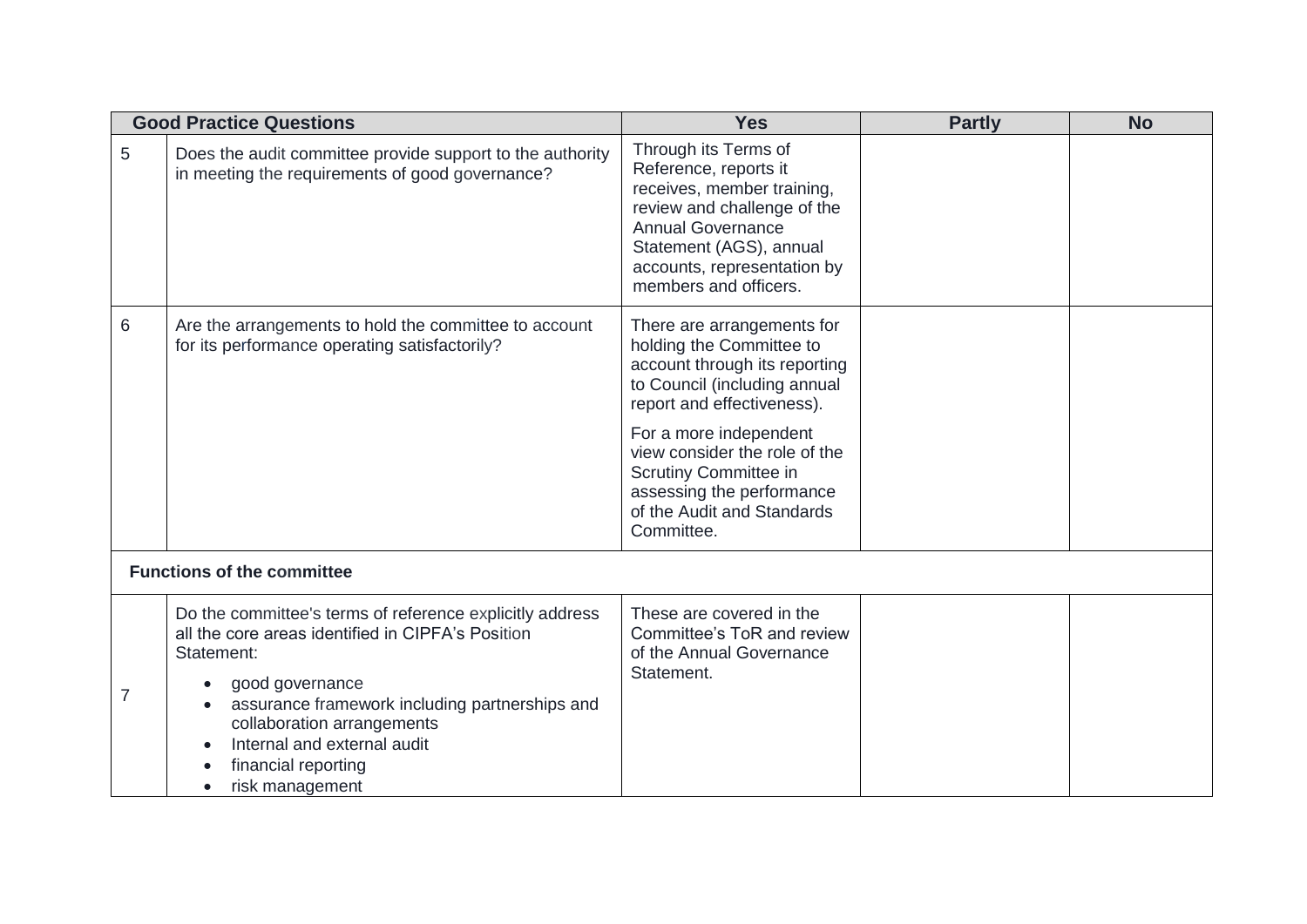| <b>Good Practice Questions</b> |                                                                                                                                                                                                                                                                                                                                                                                                                                                                                                                                                                    | <b>Yes</b>                                                                                                                                                                                                  | <b>Partly</b> | <b>No</b> |
|--------------------------------|--------------------------------------------------------------------------------------------------------------------------------------------------------------------------------------------------------------------------------------------------------------------------------------------------------------------------------------------------------------------------------------------------------------------------------------------------------------------------------------------------------------------------------------------------------------------|-------------------------------------------------------------------------------------------------------------------------------------------------------------------------------------------------------------|---------------|-----------|
|                                | value for money or best value<br>$\bullet$<br>counter fraud and corruption<br>supporting the ethical framework                                                                                                                                                                                                                                                                                                                                                                                                                                                     |                                                                                                                                                                                                             |               |           |
| 8                              | Is an annual evaluation undertaken to assess whether<br>the committee is fulfilling its terms of reference and that<br>adequate consideration has been given to all core areas?                                                                                                                                                                                                                                                                                                                                                                                    | The Committee produces an<br>annual report, reviews its<br>Terms of Reference and<br>effectiveness review.                                                                                                  |               |           |
| 9                              | Has the audit committee considered the wider areas<br>identified in CIPFA's Position Statement and whether it<br>would be appropriate for the committee to undertake<br>them?                                                                                                                                                                                                                                                                                                                                                                                      | The Committee includes the<br><b>Standards Committee as</b><br>evidenced in their Terms of<br>Reference.                                                                                                    |               |           |
|                                | Note: CIPFA guidance states that Audit Committees can<br>also support their authorities by undertaking a wider role<br>in other areas including:<br>considering governance, risk or control matters at<br>$\bullet$<br>the request of other committees or statutory<br><i>officers</i><br>working with the local standards and ethics<br>$\bullet$<br>committees to support ethical values<br>reviewing and monitoring treasury management<br>$\bullet$<br>arrangements<br>providing oversight of other public reports, such<br>$\bullet$<br>as the annual report. | Other roles as suggested by<br>CIPFA are adequately<br>covered by other<br>committees, Cabinet and the<br>full Council.                                                                                     |               |           |
| 10                             | Where coverage of core areas has been found to be<br>limited, are plans in place to address this?                                                                                                                                                                                                                                                                                                                                                                                                                                                                  | Various reports received by<br>the Committee throughout<br>the year ensure the majority<br>of core areas are covered.<br>This includes the Annual<br><b>Governance Statement</b><br>(AGS), Internal Audit's |               |           |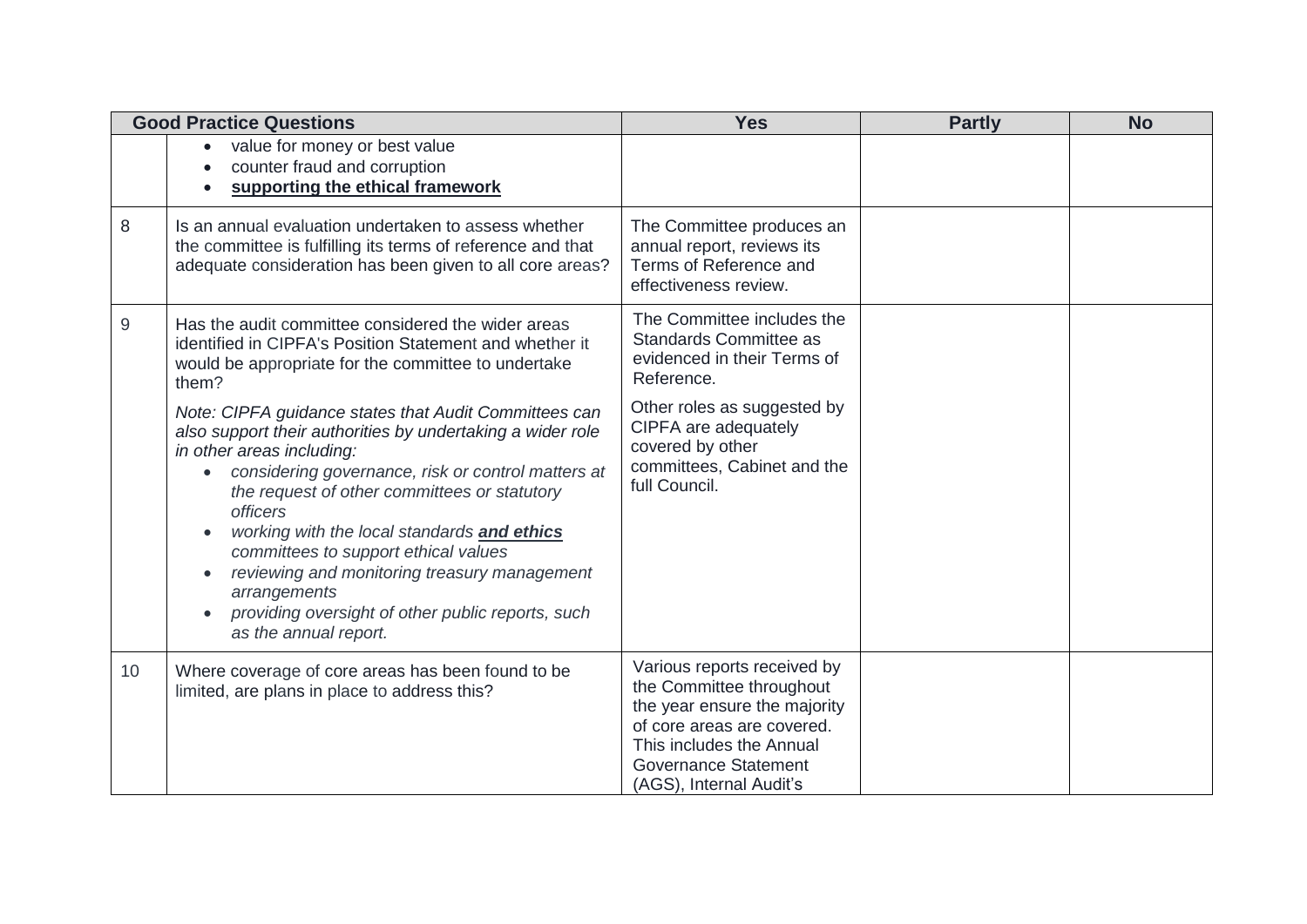| <b>Good Practice Questions</b> |                                                                                                                                                                                                                                                                                                                                                                                                                                                                          | <b>Yes</b>                                                                                                                                                                                                                                                        | <b>Partly</b> | <b>No</b> |
|--------------------------------|--------------------------------------------------------------------------------------------------------------------------------------------------------------------------------------------------------------------------------------------------------------------------------------------------------------------------------------------------------------------------------------------------------------------------------------------------------------------------|-------------------------------------------------------------------------------------------------------------------------------------------------------------------------------------------------------------------------------------------------------------------|---------------|-----------|
|                                |                                                                                                                                                                                                                                                                                                                                                                                                                                                                          | annual report and its regular<br>progress reports, External<br>Audit reports (including the<br>Statement of Accounts), and<br>risk management reports.                                                                                                            |               |           |
| 11                             | Has the committee maintained its advisory role by not<br>taking on any decision-making powers that are not in line<br>with its core purpose?                                                                                                                                                                                                                                                                                                                             | Yes.                                                                                                                                                                                                                                                              |               |           |
| <b>Membership and support</b>  |                                                                                                                                                                                                                                                                                                                                                                                                                                                                          |                                                                                                                                                                                                                                                                   |               |           |
| 12                             | Has an effective audit committee structure and<br>composition of the committee been selected?<br>This should include:<br>separation from the executive<br>an appropriate mix of knowledge and skills among<br>the membership<br>a size of committee that is not unwieldy<br>where independent members are used, that they<br>have been appointed using an appropriate<br>process.<br>consideration has been given to the inclusion<br>of at least one independent member | Ten councillors sit on the<br>Committee, with the main<br>political parties represented,<br>who bring to the Committee<br>a range of experiences and<br>skills. This is supplemented<br>with periodic member<br>training.<br>There are no independent<br>members. |               |           |
| 13                             | Have independent members appointed to the<br>committee been recruited in an open and transparent<br>way and approved by the full council as appropriate<br>for the organization?                                                                                                                                                                                                                                                                                         | Not applicable                                                                                                                                                                                                                                                    |               |           |
| 14                             | Does the chairman of the committee have appropriate                                                                                                                                                                                                                                                                                                                                                                                                                      | Yes.                                                                                                                                                                                                                                                              |               |           |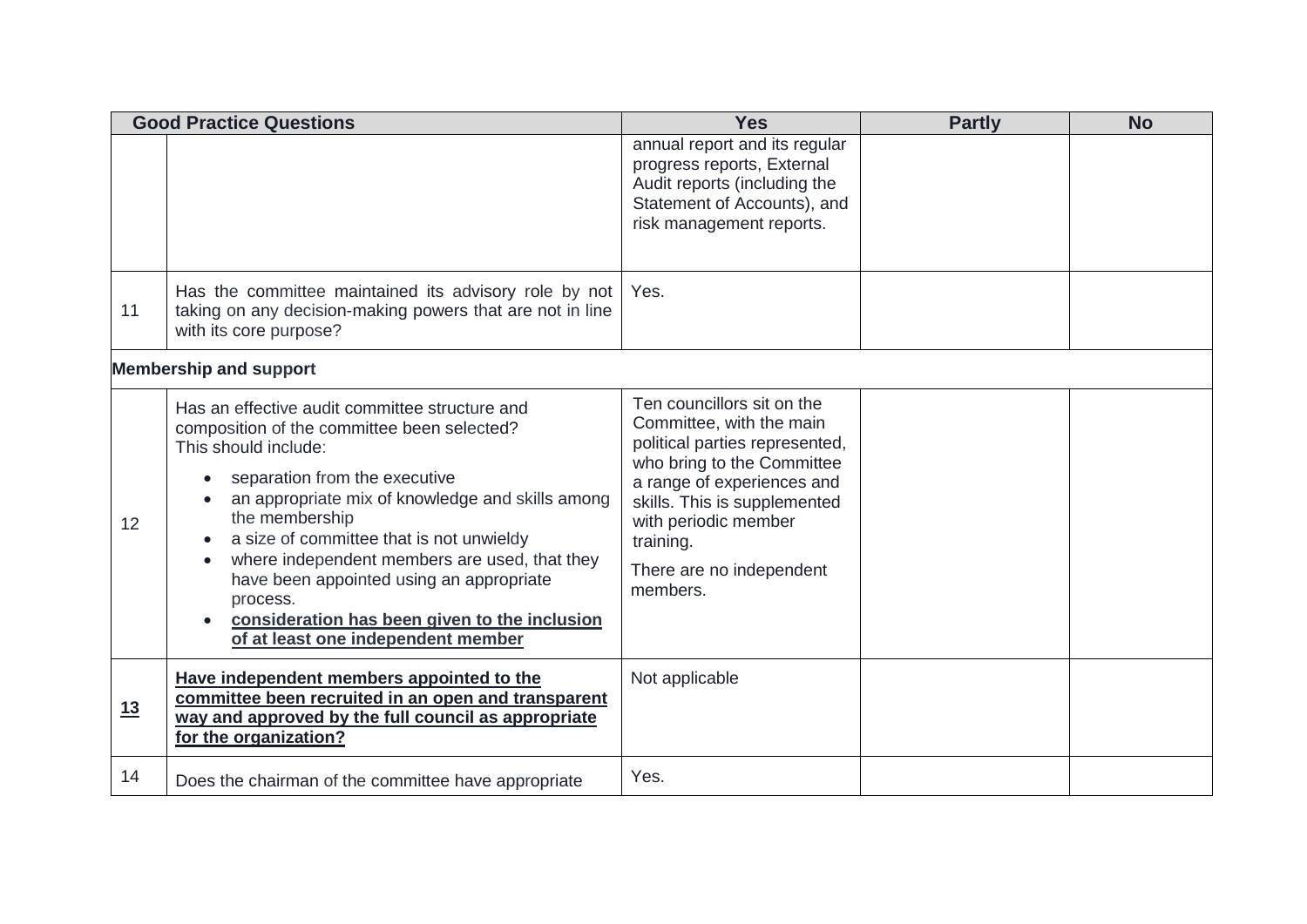|    | <b>Good Practice Questions</b>                                                                                                                                    | <b>Yes</b>                                                                                                                                                                                                                                                   | <b>Partly</b> | <b>No</b> |
|----|-------------------------------------------------------------------------------------------------------------------------------------------------------------------|--------------------------------------------------------------------------------------------------------------------------------------------------------------------------------------------------------------------------------------------------------------|---------------|-----------|
|    | knowledge and skills?                                                                                                                                             |                                                                                                                                                                                                                                                              |               |           |
| 15 | Are arrangements in place to support the committee with<br>briefings and training?                                                                                | The formal work programme<br>for the Committee is<br>reviewed at each meeting.<br>Periodic training<br>opportunities (internal and<br>external) made available to<br>members including joint<br>events with Broxbourne and<br><b>Epping Forest Councils.</b> |               |           |
| 16 | Has the membership of the committee been assessed<br>against the core knowledge and skills framework and<br>found to be satisfactory?                             | Member requirements and<br>core knowledge and skills<br>framework taken into<br>account when developing<br>the training programme.<br>A formal knowledge and                                                                                                 |               |           |
|    |                                                                                                                                                                   | skills analysis was<br>undertaken and reported to<br>the September 2017 Audit<br>and Standards Committee<br>meeting. Consideration<br>should be given to repeating<br>the exercise as membership<br>of the committee has<br>recently changed.                |               |           |
| 17 | Does the committee have good working relations with key<br>people and organisations, including external audit,<br>internal audit and the chief financial officer? | The Head of Finance<br>(Section 151 Officer) and the<br>Internal Audit Manager<br>agree that this is the case.                                                                                                                                               |               |           |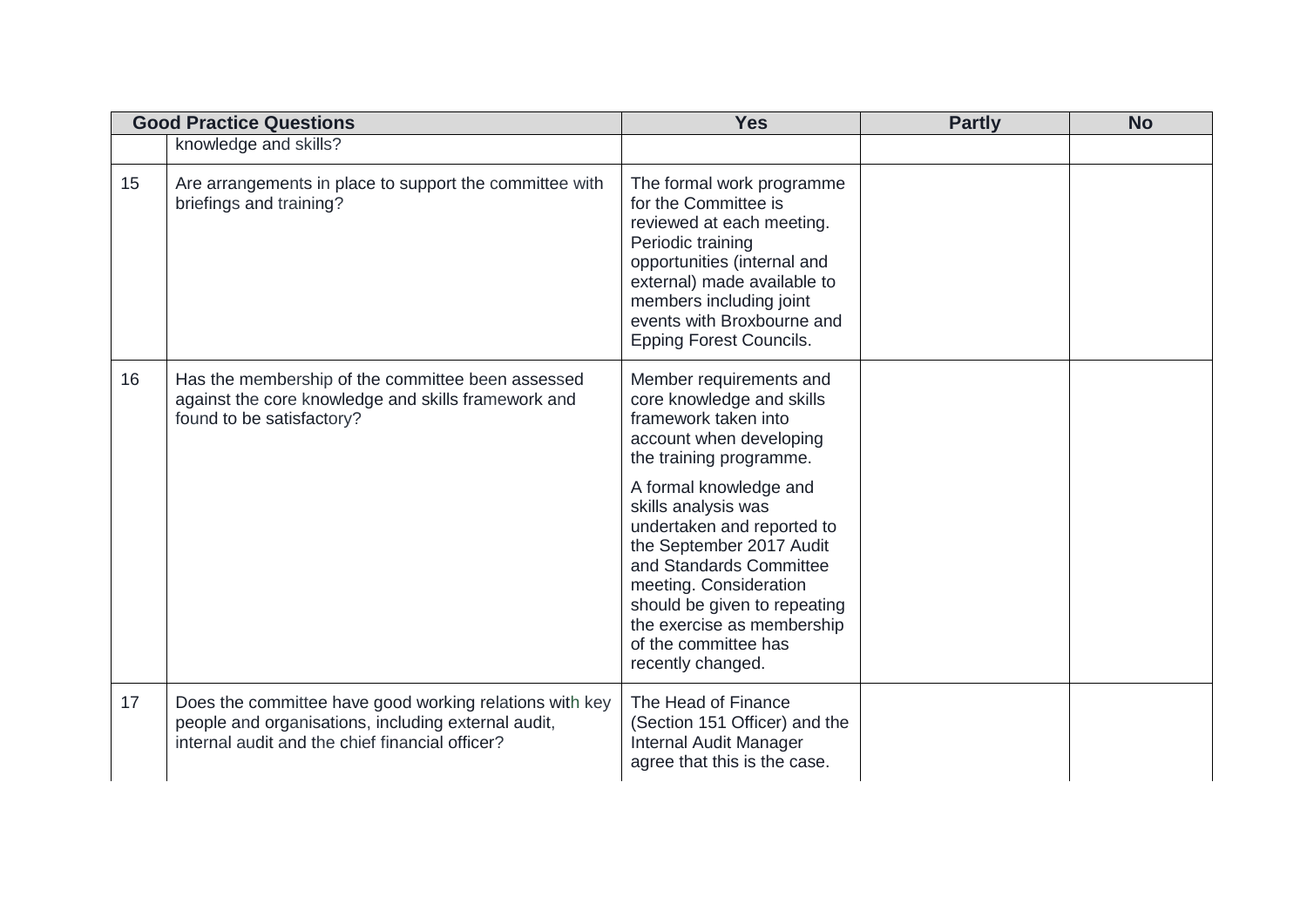| <b>Good Practice Questions</b> |                                                                                                                                                                              | <b>Yes</b>                                                                                                                                                                                        | <b>Partly</b>                                                                                                                                                                                                                                                                                                                       | <b>No</b> |
|--------------------------------|------------------------------------------------------------------------------------------------------------------------------------------------------------------------------|---------------------------------------------------------------------------------------------------------------------------------------------------------------------------------------------------|-------------------------------------------------------------------------------------------------------------------------------------------------------------------------------------------------------------------------------------------------------------------------------------------------------------------------------------|-----------|
| 18                             | Is adequate secretariat and administrative support to the<br>committee provided?                                                                                             | Yes.                                                                                                                                                                                              |                                                                                                                                                                                                                                                                                                                                     |           |
|                                | <b>Effectiveness of the committee</b>                                                                                                                                        |                                                                                                                                                                                                   |                                                                                                                                                                                                                                                                                                                                     |           |
| 19                             | Has the committee obtained feedback on its performance<br>from those interacting with the committee or relying on its<br>work?                                               | The Chairman meets<br>regularly with the Internal<br>Audit Manager and Head of<br>Finance and has access to<br><b>External Audit. The</b><br>Committee's annual report is<br>approved by Council. |                                                                                                                                                                                                                                                                                                                                     |           |
| 20                             | Are meetings effective with a good level of<br>discussion and engagement from all the members?                                                                               | Yes. Attendance levels are<br>high; discussion and debate<br>actively encouraged by the<br>Chair.                                                                                                 |                                                                                                                                                                                                                                                                                                                                     |           |
| 21                             | Does the committee engage with a wider range of<br>leaders and managers, including discussion of audit<br>findings, risks and action plans with the responsible<br>officers? |                                                                                                                                                                                                   | Officers are held to<br>account through the<br>committee's review of<br>audit reports (internal<br>and external) and<br>progress being made to<br>implement<br>recommendations,<br>monitoring risk registers<br>and other key strategies.<br>The Committee has in<br>the past requested<br>Officers to attend where<br>appropriate. |           |